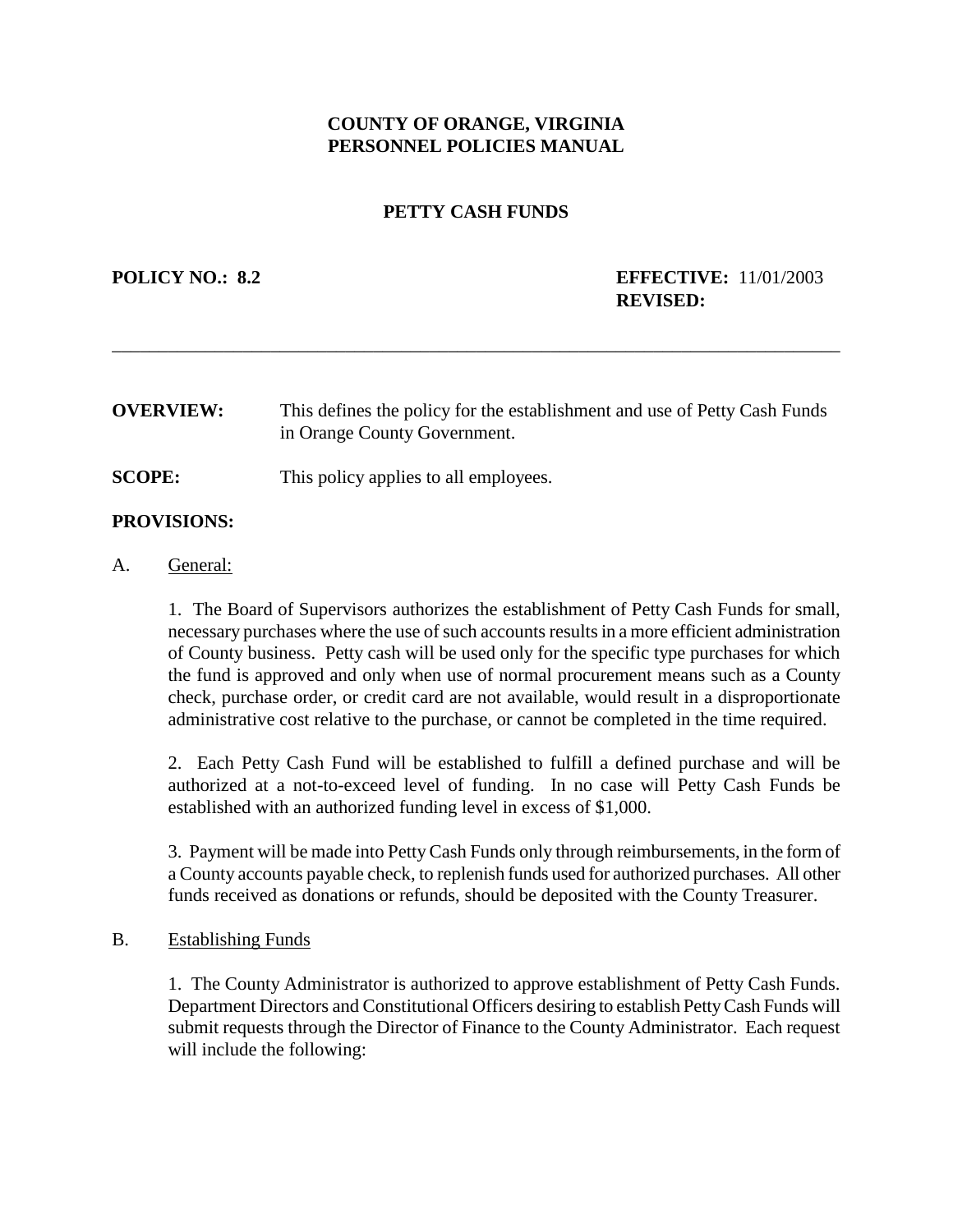a. The proposed uses of the fund. Identify the type expenditures that are expected to be reimbursed and those not expected to be reimbursed.

b. The recommended dollar limit of the fund.

c. The authorized custodian of the fund.

 d. The procedures for authorization of disbursements from the fund and the persons who may authorize disbursement from the fund.

2. Following approval by the County Administrator, the Director of Finance, in concert with the County Treasurer, will take action to establish the fund. Such action will include establishing the necessary checking account, funding of the account, and providing the responsible director/custodian with the charter for the fund.

a. There is no authority to disburse petty cash outside the annual budget appropriation.

 b. In cases where Petty Cash Funds are established outside the budget cycle, initial funding will be provided by an approved transfer of money from approved account(s) into the newly established Petty Cash Fund.

c. Fund Charters will include:

- (1) The name of the fund.
- (2) The maximum dollar amount of the fund.
- (3) The purpose and authorized uses for the fund.
- (4) The custodian of the fund.
- (5) The persons authorized to make disbursements from the fund.
- (6) The amount of fund cash that may be maintained on hand.

3. Petty cash custodians must be certified by the Director of Finance before they are authorized to administer the fund. Certification will be made after instruction in the following areas:

- a. The County's procurement policy.
- b. Authorized uses of the fund.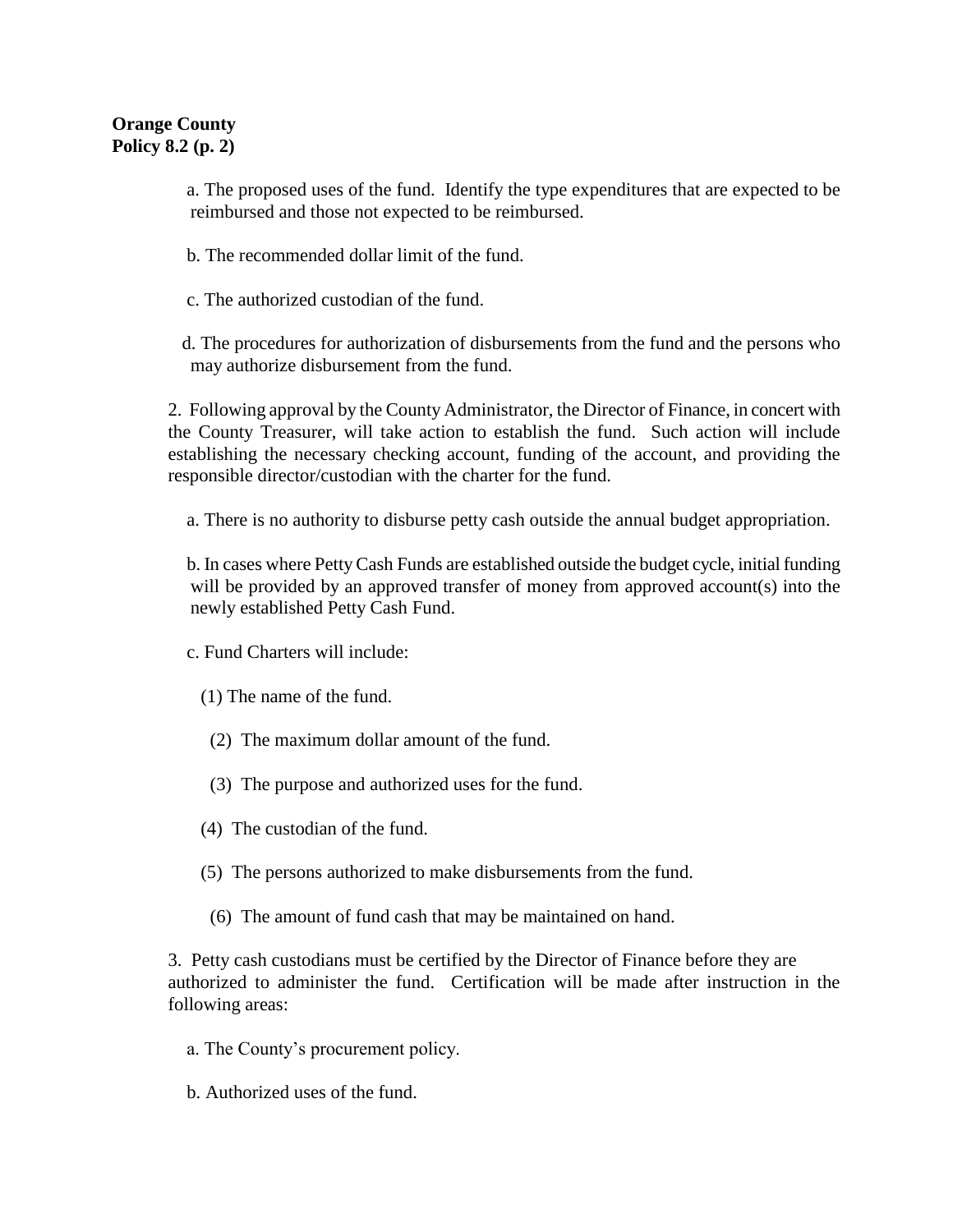c. Procedures for fund disbursements and replenishment.

d. Procedures for monthly reconciliation of the fund and checking account.

e. Custodian's personal responsibility and liability for the Petty Cash Fund.

# C. Petty Cash Fund Use

1. The preferred method of payment for goods and services provided to the County is through a County check, purchase order, credit card or through the use of County accounts with individual businesses.

2. There are some purchases, however, that are for small, incidental items when use of one of the means described in C.1. is not practical or feasible. Petty Cash Funds are established to provide a cost-effective means of meeting these needs.

3. Department Directors or Constitutional Officers will establish procedures governing the approval for disbursements (check and cash) from the fund.

4. Petty Cash Fund custodians are responsible to ensure disbursements are properly approved in accordance with Departmental procedures and consistent with the fund uses as established in the Charter.

5. Petty cash will only be used for official County business and may not be used for personal reasons. For example, petty cash will not be used to cash personal checks, pay for personal items (even if the intent is for the person to reimburse the fund), or to pay compensation due to individuals due through the normal payroll or accounts payable process. Under no circumstances will "loans" be made from petty cash.

6. Petty Cash Funds will not be used for:

a. Payments associated with capital outlay projects.

b. Payments for contracted services (e.g. maintenance, service, and consultants).

c. Installment purchases (buying an item and paying for it through a series of payments)

## . D. Petty Cash Fund Procedures

1. Check Register.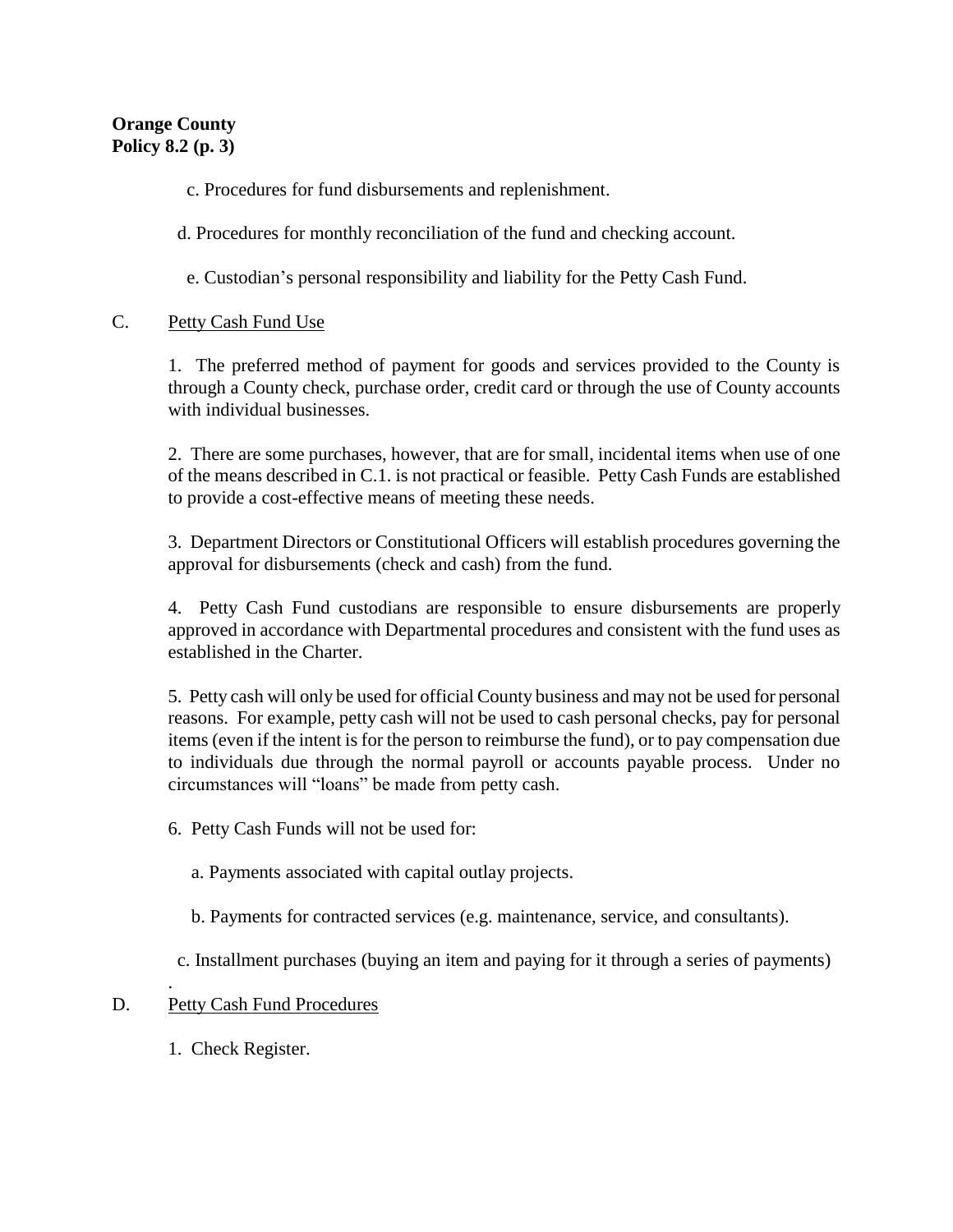# **Orange County Policy 8.2 (p. 4)**

 a. The fund custodian must account for every check issued in a check register. The record must show the date issued, the check number, the name of the payee and the amount disbursed. The account to be charged must also be recorded. When the monthly bank statement is received, the record must be marked to indicate which checks have been paid by the bank. Cancelled or carbon copies of checks and bank statements must be kept on file for audit. Spoiled checks will be marked "VOID" and the signature line obliterated or mutilated.

 b. All checks must be serially pre-numbered and imprinted with "Orange County" and the fund name. Checks should be signed only on presentation of satisfactory evidence that the disbursement is proper. A record must be made of every check disbursement. Outstanding petty cash checks over 1 year old are considered abandoned.

2. Cash.

 a. The fund custodian must maintain a current record of all cash transactions. The record must show the date the cash was disbursed, the name of the payee, and the amount disbursed. The account to be charged must also be recorded. Cash replenishments will be made only by check from the same Petty Cash Fund.

 b. Cash will be maintained in a secure lock box. Access to the lock box will only be afforded individuals authorized to make disbursements from the fund. A daily count of cash will be made and reconciled against the record of cash transactions. A record of the reconciliation will be entered in the record of cash transactions.

3. Receipts. Receipts will be obtained for all disbursements. The original of the receipts will be maintained as part of the auditable Petty Cash Fund records. A copy of the receipt will be submitted with all requests for reimbursement.

 a. Acceptable receipts include a vendor's sales document such as an invoice, sales slip, or cash register ticket. All receipts must itemize and identify the items or services purchased, the date, and the amount paid.

b. A receipt book will be maintained and used to provide receipts for reimbursement

 4. Records Retention. All records relating to Petty Cash Funds will be maintained on file for 3 years.

5. Deposits. The only deposits that are authorized to be made into Petty Cash Funds (cash or checking accounts) will result from submission of a Request for Payment to Finance. Monies collected for reimbursement of Petty Cash Funds or received as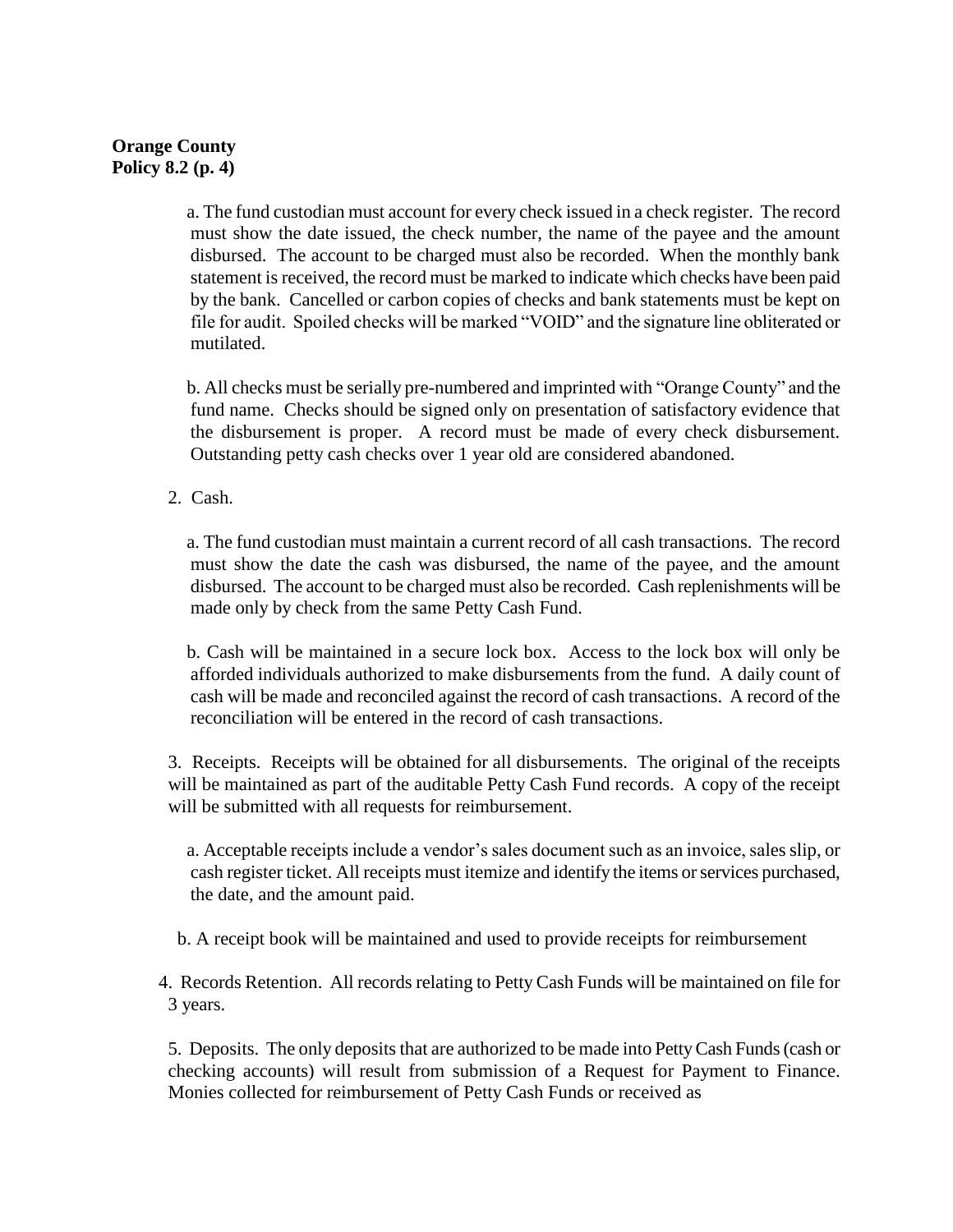donations to the County or its departments, will be deposited with the Treasurer of Orange County.

6. Donations. The Department Director/Constitutional office must follow the proper accounting practice and Code of Virginia in having these funds appropriated for use prior to expenditure of such funds. See the Finance Department for instruction on coding donation deposits with the Treasurer.

7. Refunds or Reimbursements. If the refund or reimbursement is received for an expenditure originally paid out of the Petty Cash Fund within the same fiscal year, the Department Director/Constitutional Officer shall deposit these funds with the County Treasurer into account "EXPR" and send a stamped copy of this deposit with a letter to the Finance Director stating the following:

- Reason for Refund/Reimbursement
- Account Line item that the original purchase was charged against
- Date of original purchase

In the event the refund/reimbursement is for a prior year purchase, the funds will be deposited with the County Treasurer into account "MISC" with a stamped copy sent to the Finance Department. If the Department/Office wishes to request appropriation of these funds, they will also send a letter to the Board of Supervisors, c/o Finance Director, stating the reason for the request including: origin of refund/reimbursement, date of original purchase, and the line item for funds to be appropriated to. The Finance Director will forward this request, to the Board of Supervisors for review and approval/disapproval in the form of a Supplemental Appropriation Request.

8. Reconciliation. Petty Cash Fund checking accounts will be reconciled on a monthly basis. Department Directors will, on a monthly basis, provide the County Treasurer with a copy of the reconciliation portion of the petty cash bank statement and a signed statement that they have reviewed the reconciliation and providing the name of the individual who performed the reconciliation.

## E. Fraud and Internal Control

1. The Director of Finance will audit each Petty Cash Fund a minimum of once per year. The funds are also subject to audit by the County auditors.

2. The Department Director or Constitutional Officer responsible for Petty Cash Funds will establish internal procedures to detect shortages or irregularities in the fund. The